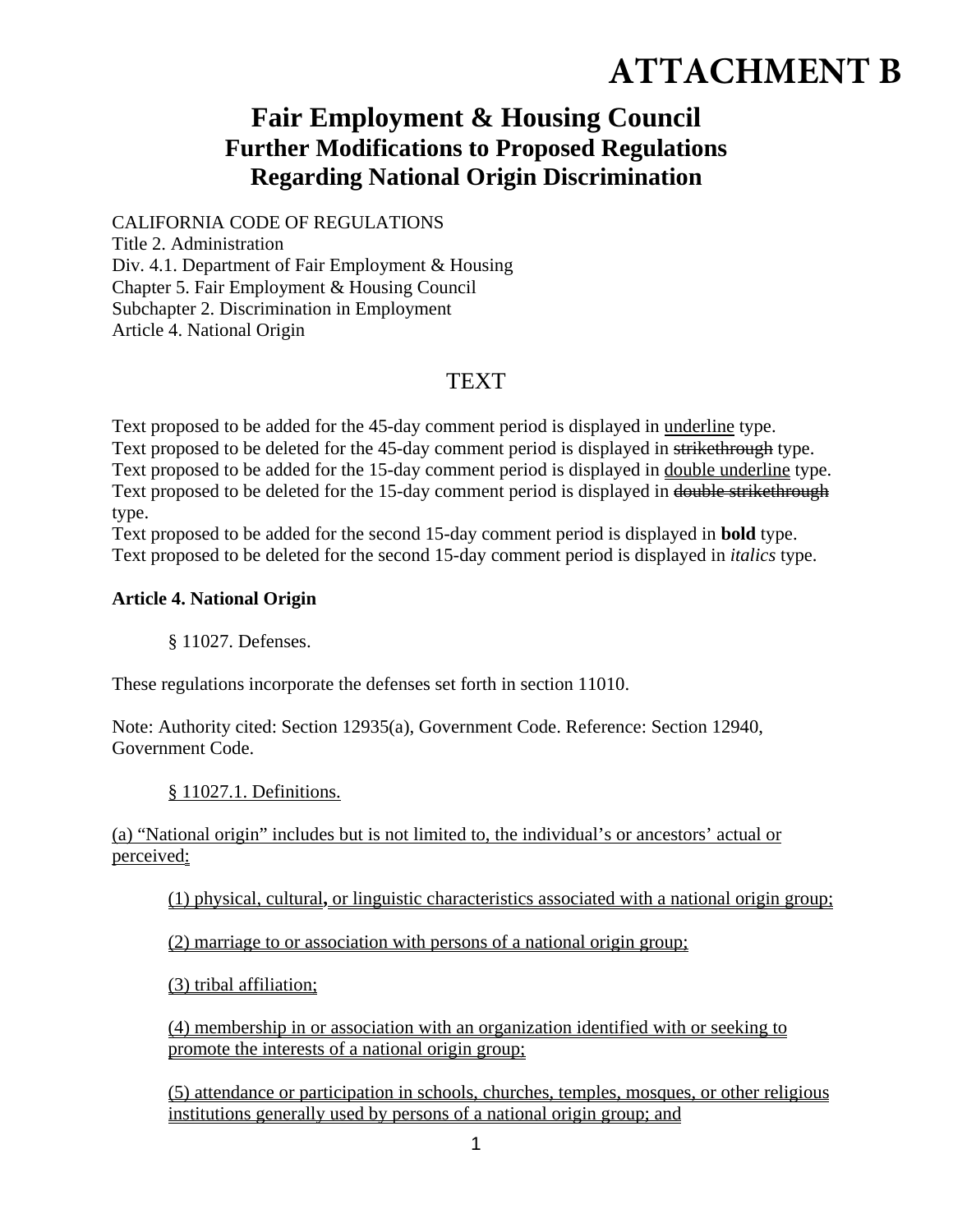#### (6) name that is associated with a national origin group.

(b) "National origin groups" include, but are not limited to, ethnic groups, geographic places of origin, and countries that are not presently in existence.

place of birth or geographic origin, national origin group or ethnicity; the physical, cultural, or linguistic characteristics of a national origin; an individual's marriage to, or association or perceived association with, a person of a national origin group; an individual's parental relationship with a person of a national origin group, including an adoptive, step, or foster care parental relationship; membership in or association with an organization identified with or seeking to promote the interests of a national origin group; attendance or participation in schools, churches, temples, or mosques, or other institutions generally associated with a national origin group; actual or perceived association of an individual's name with a national origin group; and language and/or accent. National origin also includes an individual's tribal affiliation.

#### **(c) "Undocumented applicant or employee" means an applicant or employee who lacks legal authorization under federal law to work in the United States.**

Note: Authority cited: Section 12935(a), Government Code. Reference: Section 12940, Government Code.

§ 11028. Specific Employment Practices.

#### (a)-(c) (Reserved)

(d) An employer may have a rule requiring that employees speak only in English at certain times, so long as the employer can show that the rule is justified by business necessity (See section 11010(b)) and the employer has effectively notified its employees of the circumstances and time when speaking only in English is required and of the consequences of violating the rule. (a) Language Restrictions.

(1) It is an unlawful employment practice for an employer or other covered entity to adopt or enforce a policy that limits or prohibits the use of any language in the workplace, including, but not limited to, an English-only rule, unless:

 $(A)$  The policy is job-related and consistent with justified by business necessity;

(B) The policy is narrowly tailored; and

(C) The employer has effectively notified its employees of the circumstances and time when the language restriction is required to be observed and of the consequence for violating the language restriction.

(2) For purposes of this subsection, "business necessity" means an overriding legitimate business purpose, such that:

(A) The policy is necessary to the safe and efficient operation of the business;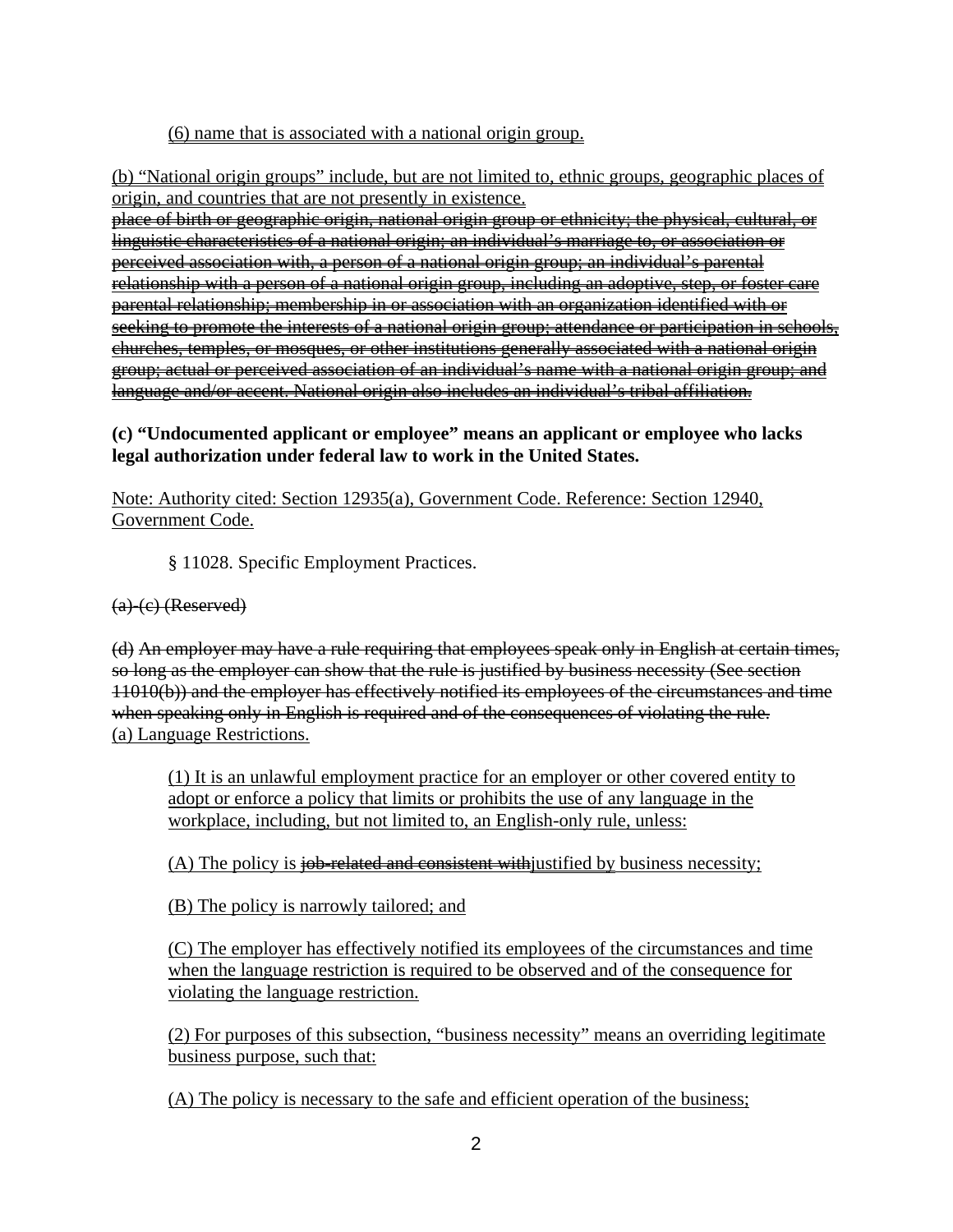(B) The policy effectively fulfills the business purpose it is supposed to serve; and

(C) There is no alternative practice to the language restriction that would accomplish the business purpose equally well with a lesser discriminatory impact.

(3) It is not sufficient that the employer's policy merely promotes business convenience or is due to customer or co-worker preference.

(4) English-only rules *are presumed to* violate the Act *on the basis of national origin and ancestry*, unless the employer can prove the elements listed in §  $11028(a)(1)(A)$ -(C).business necessity. English-only rules are never lawful during an employee's nonwork time, e.g. breaks, lunch, unpaid employer-sponsored events, etc.

(b) Employment discrimination based on an applicant's or employee's accent is unlawful unless the employer proves that the individual's accent interferes materially with the applicant's or employee's ability to perform the job in question.

(c) Discrimination based on an applicant's or employee's English proficiency is unlawful unless the English proficiency requirement at issue is **justified by business necessity (i.e., the level of proficiency required by the employer is necessary to effectively fulfill the job duties of the position.) In determining business necessity in this context, relevant factors include, but are not limited to, the type of proficiency required (i.e., spoken, written, aural, and/or reading comprehension), the degree of proficiency required, and the nature and job duties of the position.** *necessary for the effective performance of the specific position for which it is imposed,*  and  $a$  (*i.e. a lower the level of fluency* type and degree of proficiency required is tailored to the requirements of *would materially interfere with the applicant's or employee's ability to perform the duties of the position in question).*

(d) It is not unlawful for an employer to request from an applicant or employee information regarding his or her ability to speak, read, write, or understand any language, including languages other than English, if justified by business necessity.

(d) Foreign training and experience. It is an unlawful employment practice, unless pursuant to a permissible defense, for an employer or other covered entity to deny employment opportunities to an individual because the individual received training or education outside the United States, or to require an individual to be foreign trained.

(e) Retaliation. It is an unlawful employment practice for an employer or other covered entity to retaliate against any individual because the individual has opposed discrimination or harassment on the basis of national origin, has participated in the filing of a complaint, or has testified, assisted**,** or participated in any other manner in a proceeding in which national origin discrimination or harassment has been alleged. Retaliation may include, but is not limited to:

(1) threatening to contact or contacting immigration authorities or a law enforcement agency about the immigration status of the employee, former employee, applicant, or a family member (e.g. spouse, domestic partner, parent, sibling, child, uncle, aunt, niece, nephew, cousin, grandparent, great-grandparent, grandchild, or great-grandchild, by blood, adoption, marriage, or domestic partnership) of the employee, former employee, or applicant; or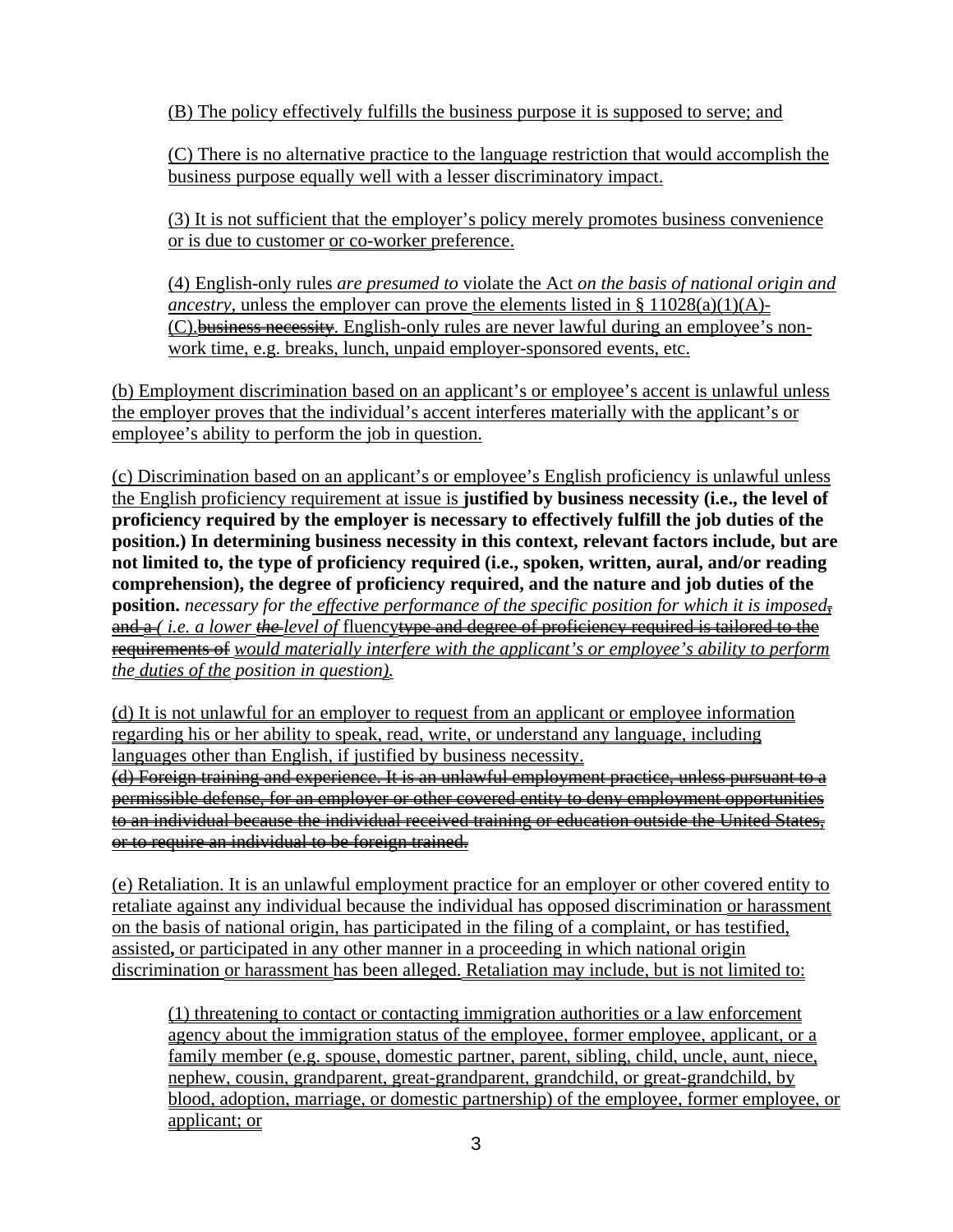(2) taking adverse action against an employee because the employee updates or attempts to update personal information based on a change of name, social security number, or government-issued employment documents.

(f) Immigration-related Practices.

(1) All provisions of the Act and these regulations apply to undocumented workersapplicants and employees to the same extent that they apply to any other applicant or employee. An employee's or applicant's immigration status is irrelevant during the liability phase of any proceeding brought to enforce the Act.

(2) Discovery or other inquiry shall not be permitted into an employee's or applicant's immigration status during the liability phase of any proceeding brought to enforce the Act. Such discovery or other inquiry, moreover, may be permitted only where the person seeking to make the inquiry has shown by clear and convincing evidence that such inquiry is necessary to comply with federal immigration law. For example, if an employer is found to be liable for violating the rights of an undocumented employee under the Act, the remedy of reinstatement will not be available. The immigration status of an applicant or employee is irrelevant to the issue of liability under the Act. Moreover, discovery or other inquiry into an applicant's or employee's immigration status shall not be permitted unless the person seeking discovery or making the inquiry has shown by clear and convincing evidence that such inquiry is necessary to comply with federal immigration law. *For example, if an employer is found to be liable under the Act but establishes by clear and convincing evidence that the applicant or employee is undocumented, the remedy of reinstatement will not be available.*

(3) It is an unlawful practice for an employer or other covered entity to discriminate against an employee because of the employee's or applicant's immigration status, unless the employer has shown by clear and convincing evidence that it is required to do so in order to comply with federal immigration law.

**(4) It is an unlawful practice for an employer or other covered entity to retaliate against an employee for engaging in activity protected by the Act. Retaliatory actions may include, but are not limited to, threatening to contact or contacting immigration or law enforcement authorities. (See generally § 11028(e).)** (4) It is an unlawful employment practice for any employer or other covered entity to retaliate against any person as defined in § 11028(f). Retaliation may include, but is not limited to:

(A) threatening to contact or contacting immigration authorities or a law enforcement agency about the immigration status of the employee, former employee, or applicant or a family member (spouse, domestic partner, parent, sibling, child, uncle, aunt, niece, nephew, cousin, grandparent, great-grandparent, grandchild, or great-grandchild, by blood, adoption, marriage, or domestic partnership) of the employee, former employee, or applicant; or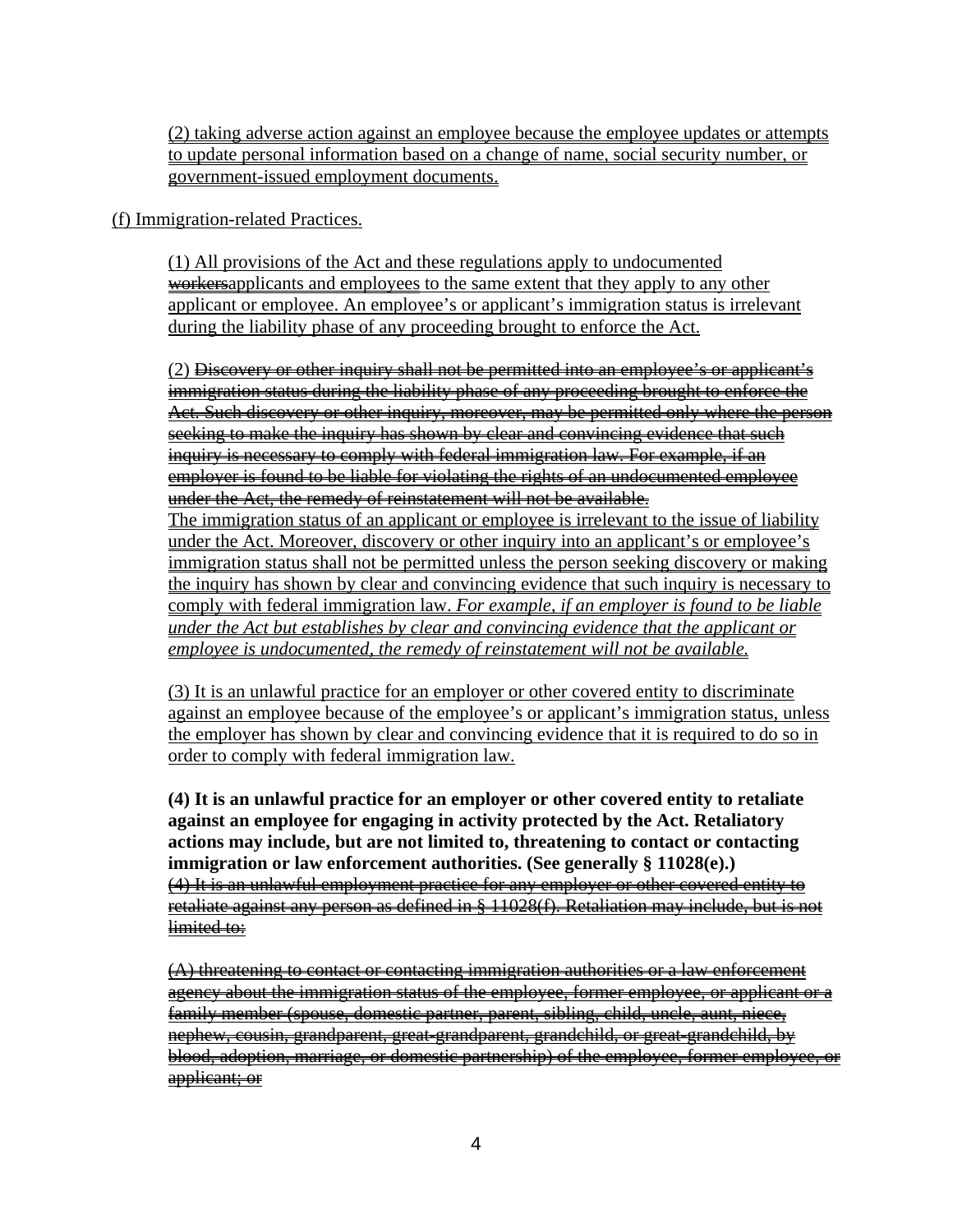(B) taking adverse action against an employee because the employee updates or attempts to update personal information based on a change of name, social security number, or government-issued employment documents.

*(45) For purposes of this subsection, "undocumented applicant or employee* worker<sup>"</sup> *means an <u>applicant or employee</u>* <del>or job applicant</del> who lacks legal authorization under *federal law to work in the United States.* 

(eg) It is unlawful for an employer or other covered entity to discriminate against an applicant or employee because he or she holds or presents a driver's license issued under section 12801.9 of the Vehicle Code.

(1) An employer or other covered entity may require an applicant or employee to hold or present a license issued under the Vehicle Code only if:

(A) Possession of a driver's license is required by state or federal law; or

(B) Possession of a driver's license is required by the employer or other covered entity and is otherwise permitted by law. An employer's or other covered entity's policy requiring applicants or employees to present or hold a driver's license may be evidence of a violation of the Act if the policy is not uniformly applied or is inconsistent with legitimate business reasons (i.e., possessing a driver's license is not needed in order to perform an essential function of the job).

(2) Nothing in this subsection shall limit or expand an employer's authority to require an applicant or employee to possess a driver's license.

(3) Nothing in this subsection shall alter an employer's or other covered entity's rights or obligations under federal immigration law.

(fh) Citizenship requirements. Citizenship requirements that are a pretext for discrimination or have the purpose or effect of discriminating against applicants or employees on the basis of national origin are unlawful, unless pursuant to a permissible defense.

(i) Human Trafficking. It is an unlawful employment practice for an employer or other covered entity to use force, fraud, or coercion to compel the employment of, or subject to adverse treatment, applicants or employees on the basis of national origin.

(j) Harassment. It is unlawful for an employer or other covered entity to harass an applicant or employee on the basis of national origin. (See generally section 11019(b).) **The use of epithets, derogatory comments, or slurs based on national origin, including, but not limited to, threats of deportation, derogatory comments about immigration status, and mockery of a language or its speakers may constitute harassment if the actions are severe or pervasive such that they alter the conditions of the employee's employment and create an abusive working environment. A single unwelcome act of harassment may be sufficiently severe so as to create an unlawful hostile work environment. (See generally section 11034(f)(2)(A).)**